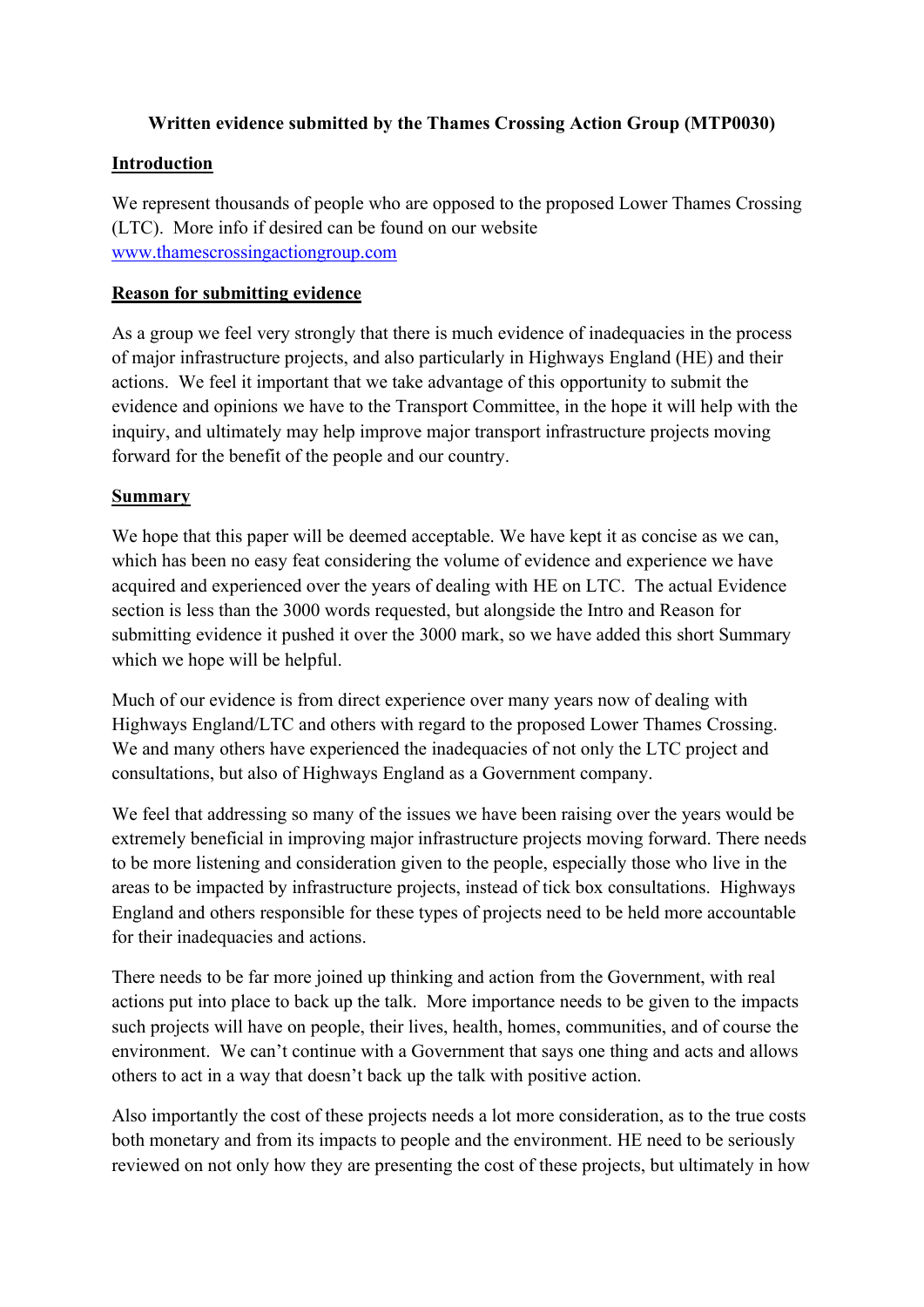they are operating, with serious and proper consideration given as to whether they are truly fit for purpose, as we are afraid in ours and many others experience they simply are not and that carries through and is reflected in the projects and the public's dealings with them via consultation and day to day life when using the Strategic Road Network. We deserve better, our country deserves better, our environment deserves better. Now more than ever is the perfect time to create a new and better 'normal' that we keep being told about.

We would thank you for the opportunity to present our evidence, and hope that you find it helpful, and we would of course be more than happy to discuss further.

# **Evidence**

From the start consultation on the LTC has been full of inadequacies. Most importantly in the start of these inadequacies was the fact that despite the Department of Transport (DfT) asking HE to consult the public on Locations A and C in 2016, HE then proceeded with a completely biased consultation purely on Location C options alone. More evidence of this fact, along with many of the other huge amount of inadequacies of consultation can be found in our *'Inadequacies of LTC Consultation'* report <sup>1</sup> This report, along with Local Authorities Adequacy of Consultation responses, were accepted by the Planning Inspectorate (PINS) prior to the LTC DCO application being withdrawn due to HE's failure to provide adequate info to PINS.

Since the report was submitted to PINS for consideration, other matters have arisen that will be added to the document before resubmission of the LTC DCO as evidence of inadequacies, which include HE failing to release available information under the Freedom of Information Act that was only released following a request for a review of the decision by TCAG. We are happy to share evidence of this if required.

We know that we are not alone in experiencing inadequate consultation by HE, other projects have experienced issues also. Neither are we alone in HE refusing to share available info under FOI, others have also experienced this. This is why we, and others, believe that HE as well as their consultations are simply not fit for purpose.

Consultations are also heavily biased in favour of LTC, and have completely ignored the negative impacts and opposition. With a project of this scale it is inevitable that there will be negative aspects, to believe anything else would be completely unrealistic. Yet none of the negatives are highlighted in consultation, instead favouring what HE consider to be the positives. Also Government and HE press releases are hugely biased in favour of LTC and do not include negatives of the project or opposition opinions. An example <sup>2</sup>

The original task for HE set by the Government for this project was to solve the problems we all suffer with due to the Dartford Crossing. Yet HE's own data proves that the Dartford Crossing will remain over capacity even if LTC goes ahead. <sup>3</sup>

The cost of the proposed LTC has risen considerably over the years, and is now predicted to be between £6.2bn-8.2bn. At the time of the preferred route being announced the predicted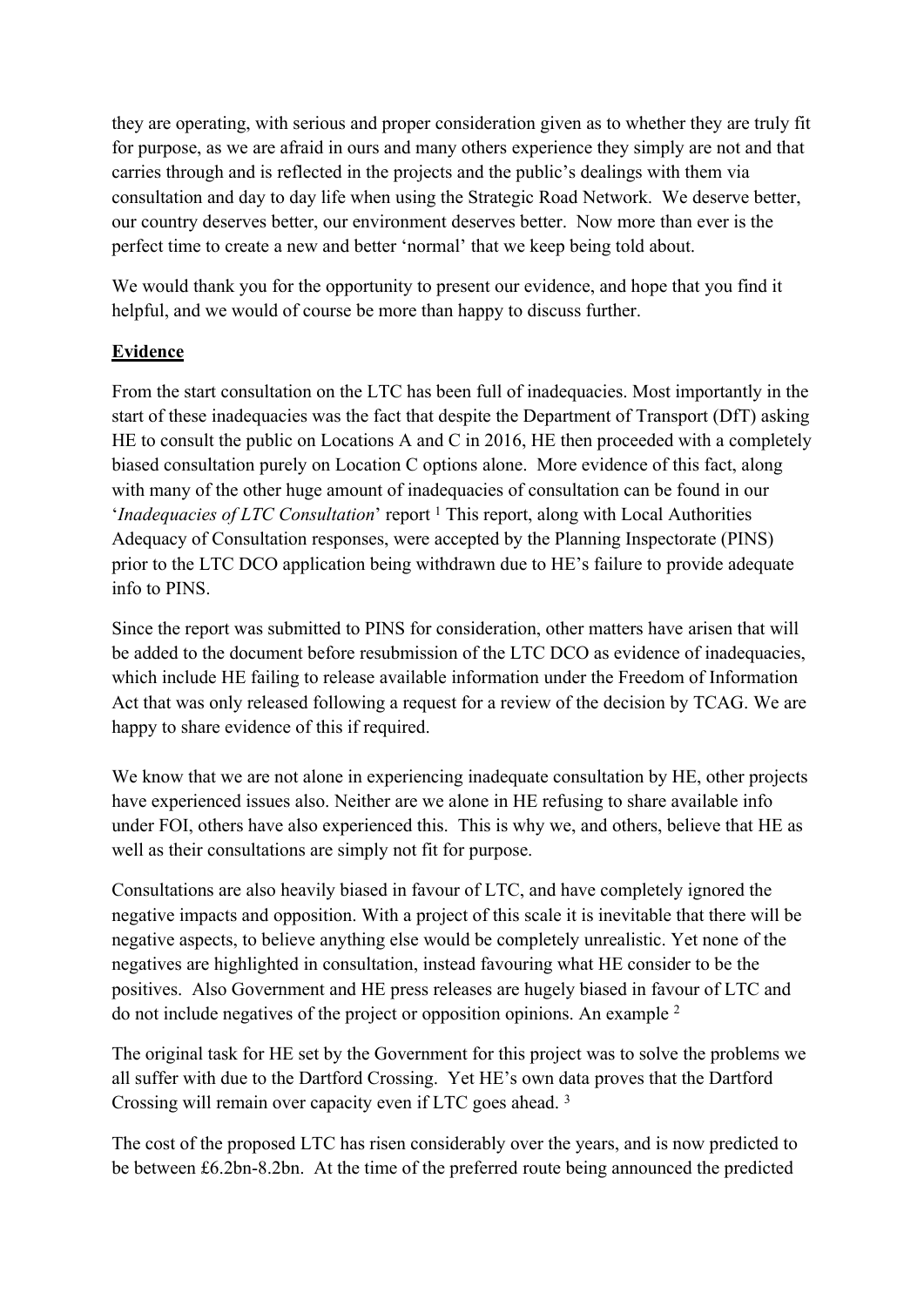economic benefit of LTC was around £8bn. No further updated figure for economic benefit has been provided by HE, despite being asked on more than one occasion. This is a significant change to the project, yet HE seem to be avoiding sharing the latest figures publicly, and have not consulted on the rising cost. There is no mention at all of the cost on the official HE/LTC website, and many mainstream media/press outlets are still reporting on LTC with old cost figures, because HE have not made it clear that the costs are now up to £8.2bn. More expensive per mile than HS2, which as we all know has been hugely controversial. If it is taxpayers money being used on such projects then we all deserve to know exactly what the latest cost is, and have a chance to have our say. This is something that needs more attention and commitment to from Government, rather than allowing the likes of HE to simply get away with pushing costs up with no consequences, or opportunity for the public to respond.

With further regard to the rising cost of LTC, as an example of cost issues of such large projects, HE removed the Tilbury Link Rd and Rest & Service Area from the LTC, thus reducing the overall outlay of the project. However, both are still being discussed and progressed as separate stand-alone projects. In our opinion this is a false economy. Add to this the additional £143m predicted cost of the Blue Bell Hill Improvements, which are needed due to the LTC, along with other similar improvements that would need to be carried out as a direct result of LTC, and the cost rises even more.

Local Authorities have also released documents outlining the negative impacts to local economies that HE seem to be ignoring. For example Thurrock Council predict at least £150m in loss to Thurrock as a direct result of LTC if it goes ahead. <sup>4</sup>

All of these additional costs must surely also impact the Benefit Cost Ratio, another reason we suspect they are being side-lined as separate projects in an attempt to try and make LTC look better than it is. This also goes towards safe guarding future work for HE.

In keeping with that theme, HE are not considering or planning how traffic will migrate between the two crossings, if LTC goes ahead, when there are incidents at either crossing, and there aren't adequate connections, which will result in more congestion and pollution. As one simple example, if the LTC goes ahead, when there is an incident at the Dartford Tunnels and traffic needs to migrate to the LTC to cross the river, there is just one single lane from the A2 coast bound onto the LTC. When Local Authorities have raised such issues HE simply say that any issues will be up to the Local Authorities to deal with. Again more expense allegedly "saved" by HE on the LTC project, again more false economy, and false expectations in any Cost Benefit Ratio since these things will not officially be taken into account.

More consideration also needs to be given to the costs that will arise from projects such as the LTC, to our NHS due to air pollution related illness, a very realistic outcome of these types of large road projects.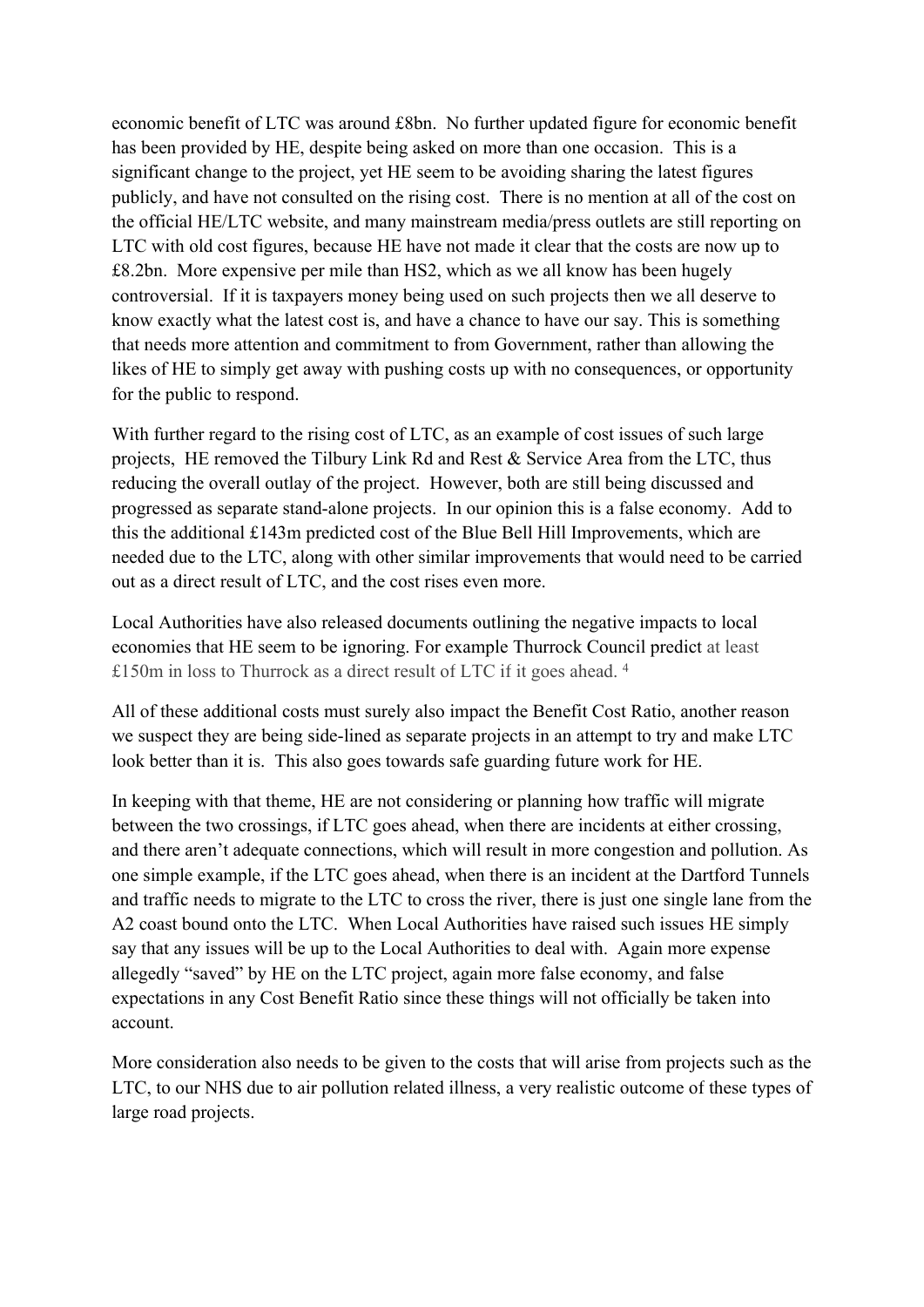Also the cost to the environment needs to be taken a lot more seriously. HE showing a solar farm they propose on demolishing for LTC, as environmental mitigation on a map, is completely non-sensical.

The Government allocating £640m for the Nature for Climate Fund announced in the March 2020 budget which is said to provide significant funding for tree planting, far less than what is being allocated for RIS2, yet RIS2 will destroy huge amounts of trees and other environment/habitat. So with one hand and lot of money you are proposing to plant more trees, and then with the other larger more destructive hand and amount of money, you are destroying trees and the environment.

In a similar vein the Government has legally committed to Carbon Net Zero, but then the LTC alone is predicted to create over 5m tonnes of Carbon Emissions. We need the Government to back up their words with actions, and to do the right thing, and ensure procedures are in place to ensure the environment is saved and protected.

The National Policy Statement for National Networks needs to be reviewed and updated as a matter of urgency too, as amongst many things it doesn't reflect the legal obligations of the UK Government on Carbon Net Zero etc. All policies should be reviewed and updated to ensure they are kept up to date and in line with all legal commitments of the Government, and ensure that actions back up all the talk.

Talking of things being outdated, we have heard from people knowledgeable and experienced in the industry that tell us that WEBTAG that HE use to projects like LTC are outdated. Yet HE wait for the Government to realise and make any updates. HE are supposed to be a Government Company, and should have the best interests of the people of our country at heart. If that were true and they were performing within best business practices, surely they should come to you and advise of issues and make suggestions to ensure the best results and value for money are fulfilled. This is not what is happening.

HE often also don't take things into account, purely "because it's not industry standards/guidelines"! despite it making much more sense and would be far more beneficial. A prime example of this is how they are not considering or planning for how traffic would migrate between the two crossings, if LTC goes ahead, and that as planned there are not adequate connections which will cause further chaos and problems, and all in the name of a project that is supposed to fix the problems that already exist without them creating more.

People will assume that solving the problems due to the Dartford Crossing, and how traffic will migrate between two crossings should be a standard part of planning such projects, but we have learnt that this is clearly not the case.

Another factor that people assume will happen is that other large projects in the vicinity of LTC (or other projects) will be taken into account during planning. Yet this is not the case either. Is it any wonder that there would be more traffic problems for instance, if LTC goes ahead, when the London Resort theme park opens (if that goes ahead, which has now already submitted their DCO)? Or even more surprisingly that the Local Plans are not being seriously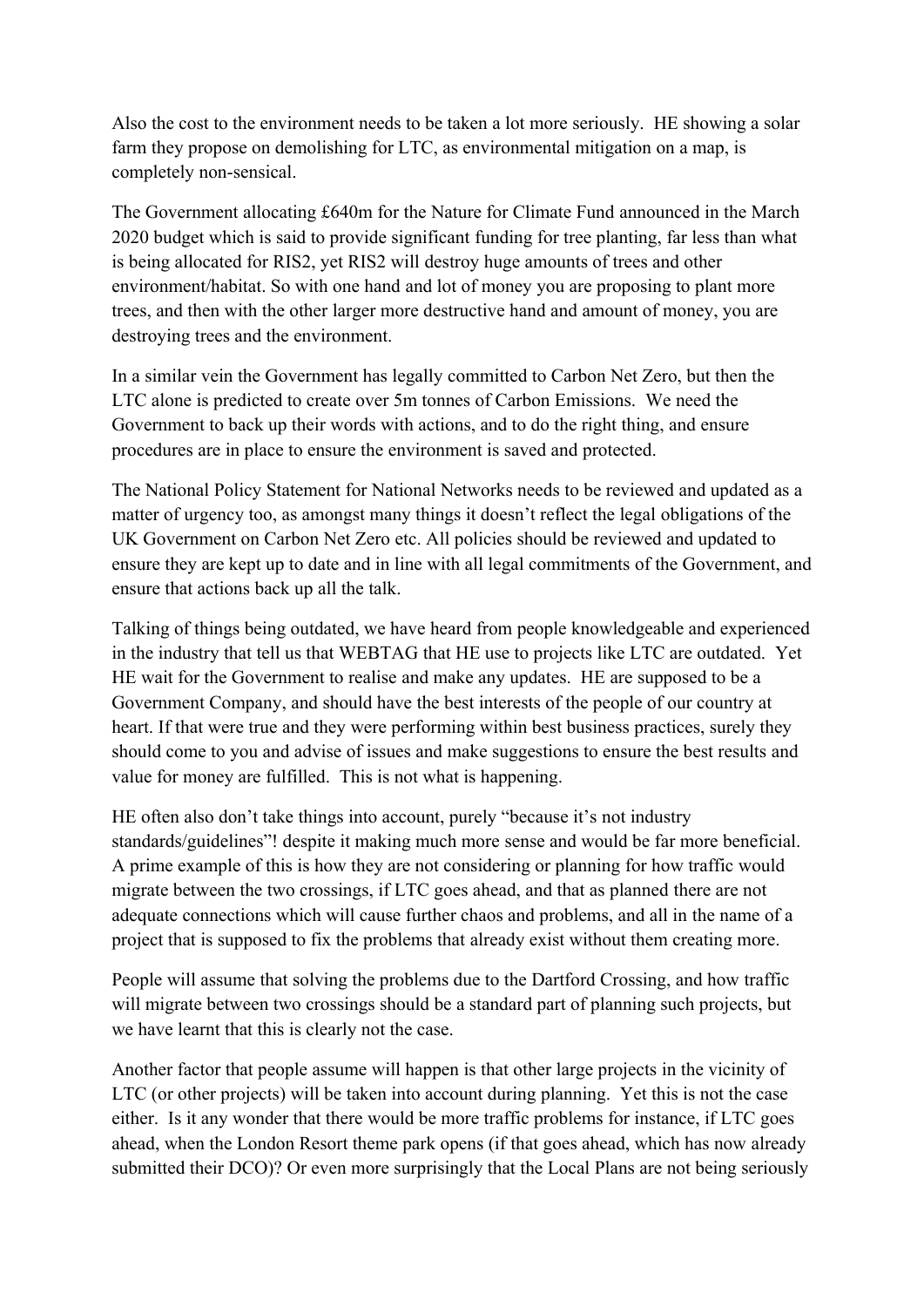taken into account with LTC, despite the fact it is, we have learnt, the Government who dictate how many new homes and associated infrastructure is built. But these kind of factors are ignored, only to mean that if LTC goes ahead the problems it will face, that we the public can clearly see right now, won't be considered before it is too late. This should also be considered another example of false economy, and false expectations.

We know that the whole LTC route would fail against World Health Organization (WHO) standards on PM2.5. There is a distinct need, and a large demand for WHO standards on PM2.5 to be enshrined into UK law. Yet HE will continue to try and push LTC ahead, simply because at this time it is not a standard/guideline that they have to work to. Regardless of the fact the Mayor of London has committed London to WHO standards on PM2.5 by 2030, and that the northern end of the route is in the London Borough of Havering. Or that people along the entire proposed route deserve the same right to have cleaner air to breathe.

HE use the excuse of Electric Vehicles being the answer to pollution problems whenever the topic is raised, but that simply isn't the case, with PM2.5 being a prime example of this, amongst many others.<sup>5</sup>

There are many examples of HE and the Government not giving full consideration as to how things will progress moving forward when making decisions about major transport infrastructure, which has resulted in problems and inflated expense at later dates one way of the other.

Lack of inclusion for Non Motorised Users and public transport options for LTC is another example of poor planning and lack of interest in anything other than roads for motorised vehicles. Especially at a time when we are supposed to be building greener, these options need to be taken into account.

Lessons need to be learnt from previous mistakes, such as not windproofing the QE2 Bridge which causes it to be closed in high winds, causing chaos on roads. Not to trust HE to do the right thing, take a look at the serious concerns over 'Smart' Motorways after HE did not stick to what was presented and planned, causing our motorways to become death traps. Something HE continue to move forward with on projects like LTC where they are not committing to best standards, purely the basic distance guidelines. Safety should be such an important factor and aspect of these large projects, yet it has been an absolute battle trying to get adequate info about Emergency Areas on the LTC. The lack of transparency and acknowledgement of people's serious concerns of this aspect of LTC has been astounding. They went from calling it a motorway, until the time they started introducing terminology like 'smart technology', most likely due to the fact they knew 'smart' motorways have been getting bad rep and so many people have serious concerns, that all of a sudden they started referring to it as an all-purpose trunk road, rather than motorway.

Another thing that needs to be taken into account and reviewed is the fact that HE present and provide different information, depending on who they are talking to. They would come to meetings with us and local authorities one day, and tell us certain info was not available, and then we would learn that the next day the info we had requested was being shared at business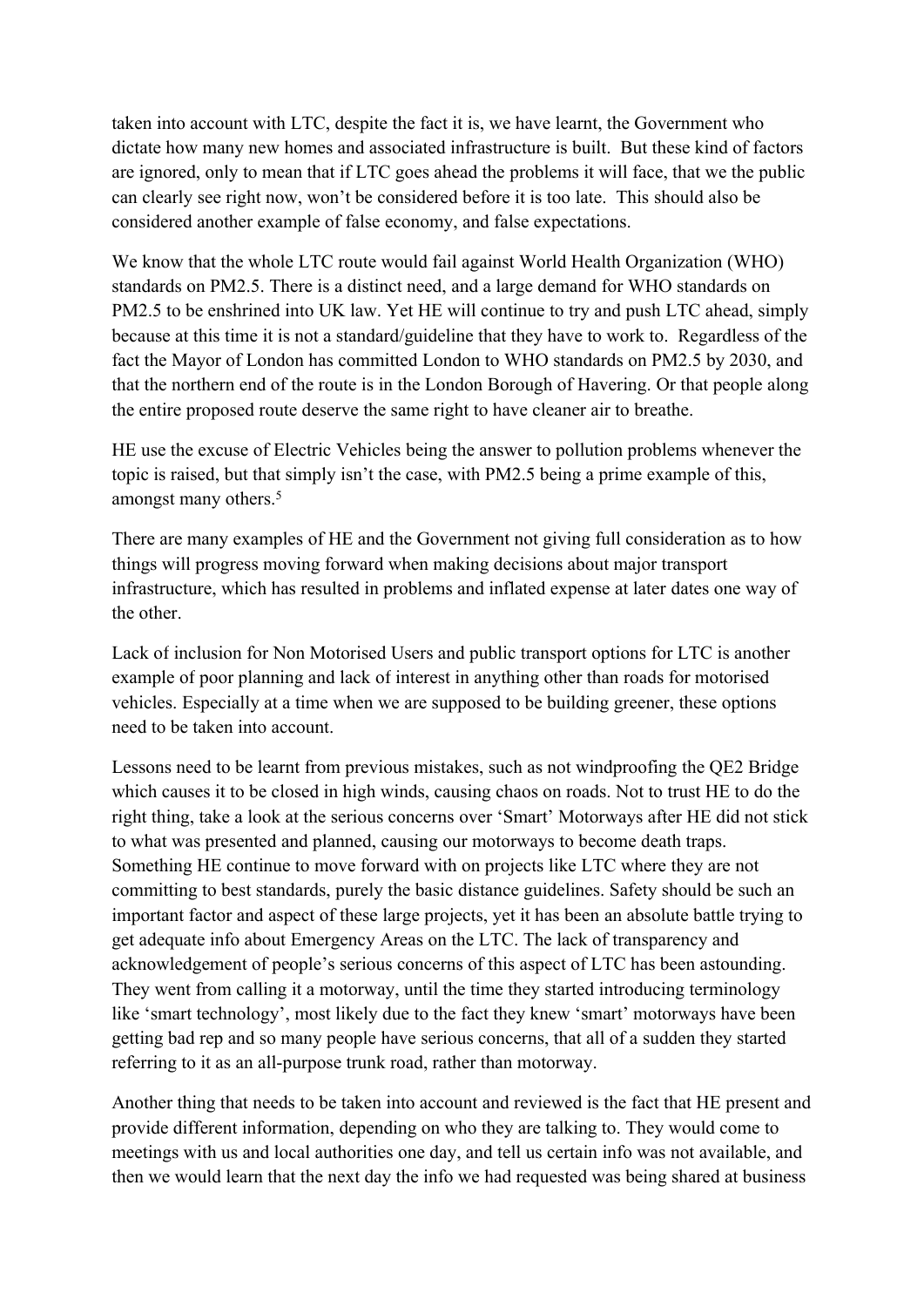events. They have a different sales pitch depending on who the audience is, and present the info in whichever way suits them best to get the results they want. An example of this was when they added the Tilbury Link Rd to the LTC project to get the backing and support of the Port of Tilbury, as they said they would only support Option C3 if they had a direct connection. As soon as HE got the Port's support they removed the Tilbury Link Rd. More transparency and equality and fairness is needed, and HE do not seem capable of doing that.

We are aware of the acceleration programme/department that has recently been announced and we would point out and stress that it is more important to ensure that what is being done is adequate and efficient, and not harmful to the environment etc than purely to be pushing things through as quickly as possible.

More people have changed to working from home long term now due to COVID, even if they partake in part time hours in an office. COVID and Brexit could lessen the amount of vehicles on our roads, due to people living and shopping more locally moving forward.

When such large amounts of money are being spent on such large projects that can have such impacts on so much, it needs to be ensured that things are done properly and in a transparent way, without being misleading and biased, and to have full and proper adequate consultation with the public, that is given genuine consideration, and not just a tick box exercise as HE see it at present.

We have noted that HE puts too much into the hands of the contractors, rather than taking responsibility and then just using contractors to do what is needed to fulfil the project plans. Especially when you consider that from what we have seen and experienced, nobody at HE is actually in place and seeing the whole project through from start to finish with a complete oversight of the whole project, and taking responsibility for it.

There seems to be so many different people and teams working on the different aspects of the project, which is understandable and needed as they should all be experts in their own fields, and that should build a strong team to ensure a good result. However, that will only happen if there are at least a couple of people overseeing the project as a whole with good overall knowledge and understanding of the whole project, and that is not the case with HE and LTC. For over a year there wasn't even an LTC Project Director, after Tim Jones resigned. Not even a Deputy Project Director to step up and fill the void while the position was filled. The staff seem to chop and change frequently, and this means that continuity of what has and is happening as a complete image of the project has been lost, which is no way for a project, especially of this kind of scale, to operate efficiently and effectively.

Other countries seem to spend less money and get better results with projects completed in a more effective and efficient manner than the UK.

How can it be considered worthwhile spending so much of taxpayers money on Highways England, with a CEO on a salary of £456,727 – three times that of the Prime Minister, and who knows how much more is spent on the rest of Highways England? Especially when they are not even doing an adequate job, and doing what is best for the people and our country?